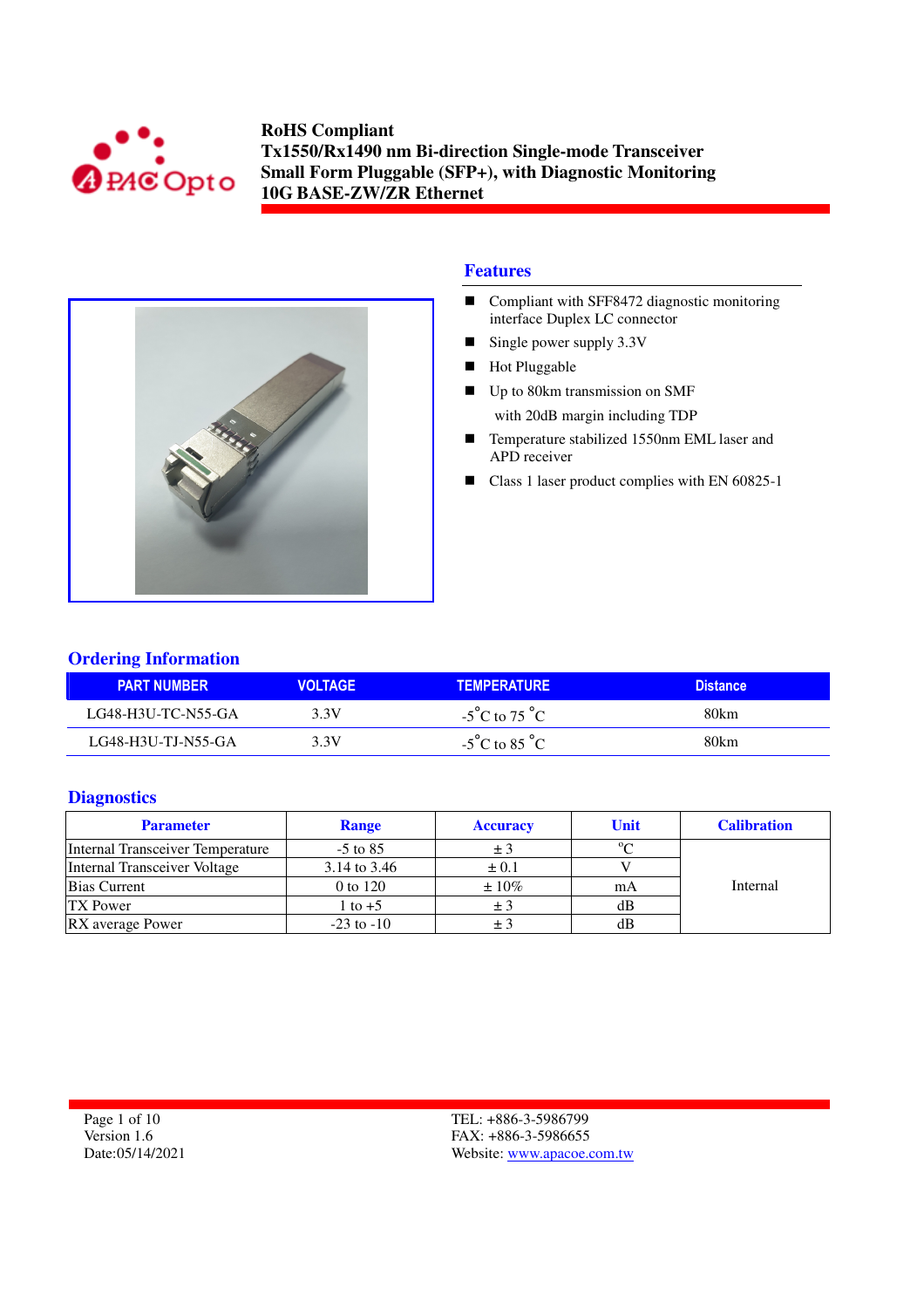

# **Absolute Maximum Ratings**

| <b>PARAMETER</b>                   | <b>SYMBOL</b> | <b>MIN</b> | <b>MAX</b> | <b>UNITS</b> | <b>NOTE</b> |
|------------------------------------|---------------|------------|------------|--------------|-------------|
| Storage Temperature                | $T_{\rm S}$   | $-40$      | 85         | $\circ$      |             |
| <b>Operating Relative Humidity</b> | RH            |            | 85         | $\%$         |             |
| <b>Supply Voltage</b>              | Vcc           |            | 3.6        |              |             |
| Input Voltage                      | Vin           |            | Vcc        |              |             |

# **Recommended Operating Conditions**

| <b>PARAMETER</b>           | <b>SYMBOL</b>     | <b>MIN</b> | <b>MAX</b> | <b>UNITS</b> | <b>NOTE</b>                                      |
|----------------------------|-------------------|------------|------------|--------------|--------------------------------------------------|
| Case operating Temperature | $T_C$             | -5         | 85         | $^{\circ}$ C | $-5 \sim 75^{\circ}$ C for<br>LG48-H3U-TC-N55-GA |
| <b>Supply Voltage</b>      | Vcc               | 3.14       | 3.46       |              |                                                  |
| <b>Supply Current</b>      | $I_{TX} + I_{RX}$ |            | 600        | mA           |                                                  |
| Power Consumption          | D                 |            | 2.0        | W            |                                                  |

Page 2 of 10 Version 1.6 Date:05/14/2021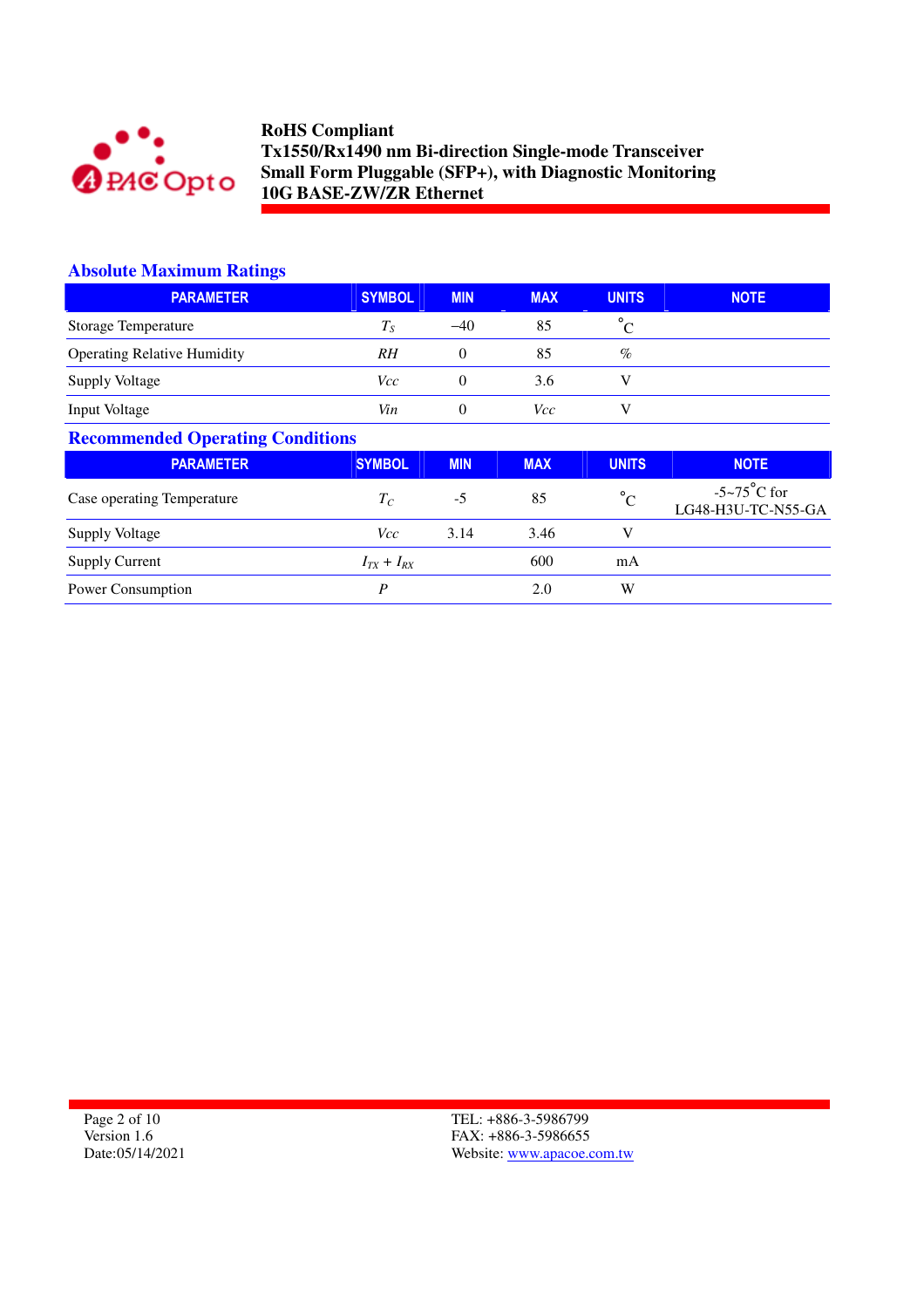

## **Transmitter Electro-optical Characteristics**

### *Vcc* **= 3.14 V to 3.46 V, Over Operating Case Temperature.**

| <b>PARAMETER</b>                                 | <b>SYMBOL</b>                        | <b>MIN</b> | TYP.    | <b>MAX</b>     | <b>UNITS</b> | <b>NOTE</b> |
|--------------------------------------------------|--------------------------------------|------------|---------|----------------|--------------|-------------|
| Data Rate                                        | $\boldsymbol{B}$                     |            | 10.3125 |                | Gbps         |             |
| <b>Output Optical Power</b>                      | $P_{out}$                            | $+1$       | ---     | $+5$           | dBm          |             |
| <b>Extinction Ratio</b>                          | ER                                   | 8.2        |         |                | dB           |             |
| Center Wavelength                                | $\lambda_C$                          | 1540       | ---     | 1560           | nm           |             |
| Spectrum Width                                   | $\Delta \lambda$                     |            |         | 1              | nm           |             |
| Side mode Suppression ratio                      | $SSR_{min}$                          | 30         |         |                | dB           |             |
| Dispersion Tolerance                             |                                      |            |         | 1600           | ps/nm        |             |
| Transmitter and Dispersion Penalty               | <b>TDP</b>                           |            |         | $\overline{4}$ | dB           | 80km        |
| Relative Intensity Noise                         | RIN                                  | ---        |         | $-128$         | dB/Hz        |             |
| <b>Optical Return Loss</b>                       | ORL                                  | 21         | ---     | $---$          | dB           |             |
| Output Eye                                       | Compliant with IEEE802.3ae           |            |         |                |              |             |
| Differential Input Impedance                     | $Z_d$                                |            | 100     |                | $\Omega$     |             |
| Differential Input Voltage Swing                 | $V_{DIFF}$                           | 300        |         | 1200           | mVpp         |             |
| <b>Transmit Fault Output-Low</b>                 | TX_FAULTL                            | 0.0        | ---     | 0.5            | $\mathbf V$  |             |
| Transmit Fault Output-High                       | $TX$ <sub>FAULT<math>_H</math></sub> | 2.4        | ---     | $V_{CC}$       | V            |             |
| TX_DISABLE Assert Time                           | $t$ <sub>_O</sub> ff                 | ---        | ---     | 10             | $\mu$ s      |             |
| TX_DISABLE Negate Time                           | $t$ _on                              | ---        | ---     | 1              | ms           |             |
| Time to initialize, include reset of<br>TX_FAULT | $t$ _init                            | ---        | ---     | 300            | ms           |             |
| TX_FAULT from fault to assertion                 | $t$ _fault                           | ---        | ---     | 100            | $\mu$ s      |             |
| TX_DISABLE time to start reset                   | t_reset                              | 10         |         | ---            | $\mu$ s      |             |

Page 3 of 10 Version 1.6 Date:05/14/2021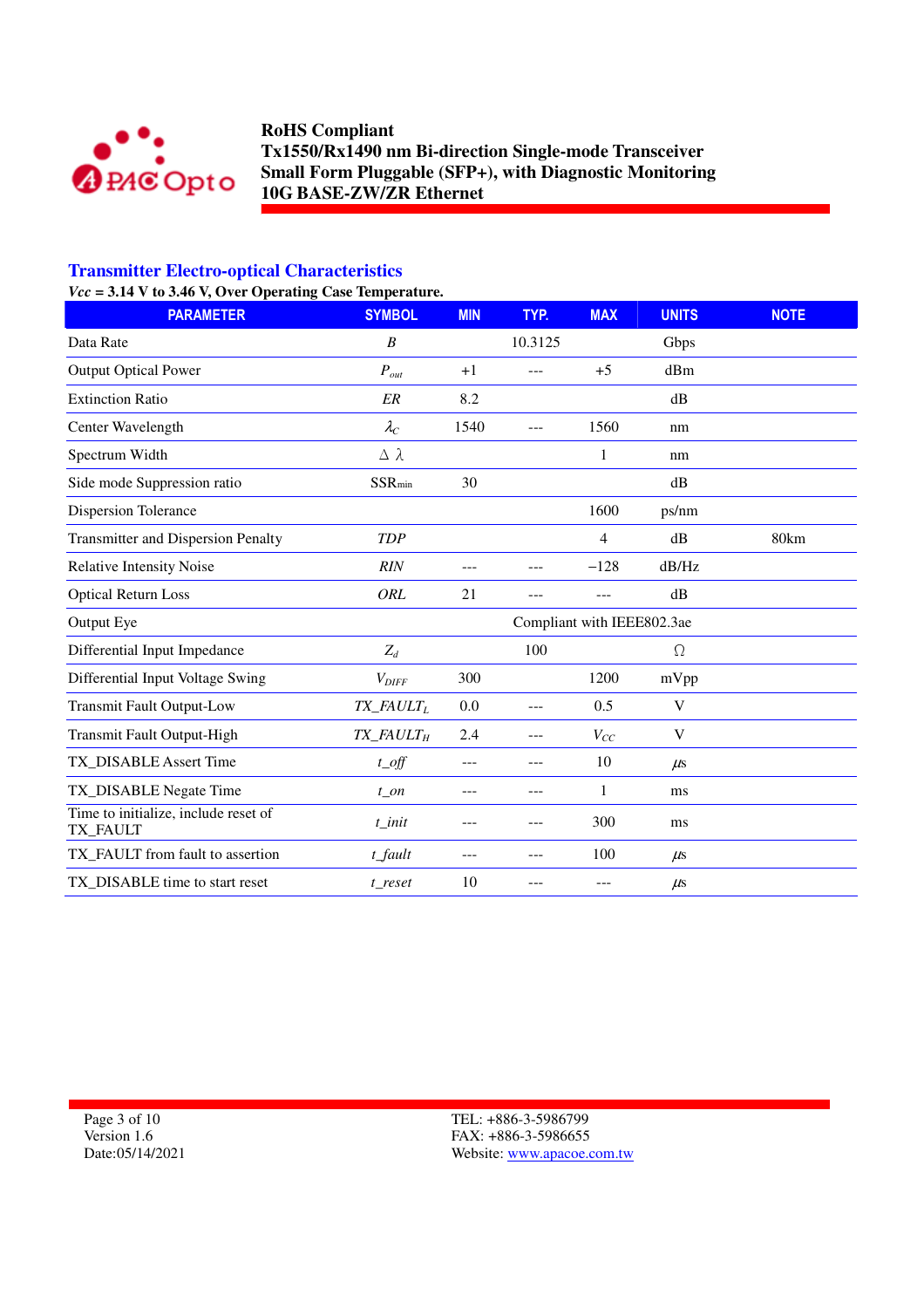

## **Receiver Electro-optical Characteristics**

### *Vcc* **= 3.14 V to 3.46 V, Over Operating Case Temperature.**

| <b>PARAMETER</b>                                         | <b>SYMBOL</b>     | <b>MIN</b> | TYP.    | <b>MAX</b> | <b>UNITS</b> | <b>NOTE</b>      |
|----------------------------------------------------------|-------------------|------------|---------|------------|--------------|------------------|
| Data Rate                                                | $\boldsymbol{B}$  |            | 10.3125 |            | Gbps         |                  |
| <b>Operating Center Wavelength</b>                       | $\lambda_C$       | 1480       |         | 1500       | nm           |                  |
| <b>Optical Input Power-maximum</b>                       | $P_{IN}$          | -6         |         |            | dBm          | $BER < 10^{-12}$ |
| Receiver Sensitivity@10.3125Gbps                         | $P_{IN}$          | ---        |         | $-23$      | dBm          | $BER < 10^{-12}$ |
| Loss of Signal-Asserted                                  | $P_A$             | $-38$      |         |            | dBm          | Note1,2          |
| Loss of Signal-Deasserted                                | $P_D$             |            |         | $-23$      | dBm          | Note1,2          |
| Differential Output Impedance                            | $Z_d$             |            | 100     |            | Ω            |                  |
| Differential Output Voltage                              | $V_{\text{DIFF}}$ | 350        |         | 700        | mVpp         |                  |
| Receiver Loss of Signal Output<br>Voltage-Low            | $RX\_LOS_L$       | $\theta$   |         | 0.5        | V            |                  |
| Receiver Loss of Signal Output<br>Voltage-High           | $RX\_LOS_H$       | 2.4        |         | $V_{CC}$   | V            |                  |
| Receiver Loss of Signal Assert Time<br>$($ off to on $)$ | $t_{A, RX\_LOS}$  |            |         | 100        | $\mu$ s      |                  |
| Receiver Loss of Signal Assert Time<br>(on to off)       | $t_{D, RX}$ LOS   |            |         | 100        | $\mu$ s      |                  |

Note1. Rx\_Los will be connected to a PHY

Note2. RX\_Los signal shall be static changed in transition, not make it glitch pulse

Page 4 of 10 Version 1.6 Date:05/14/2021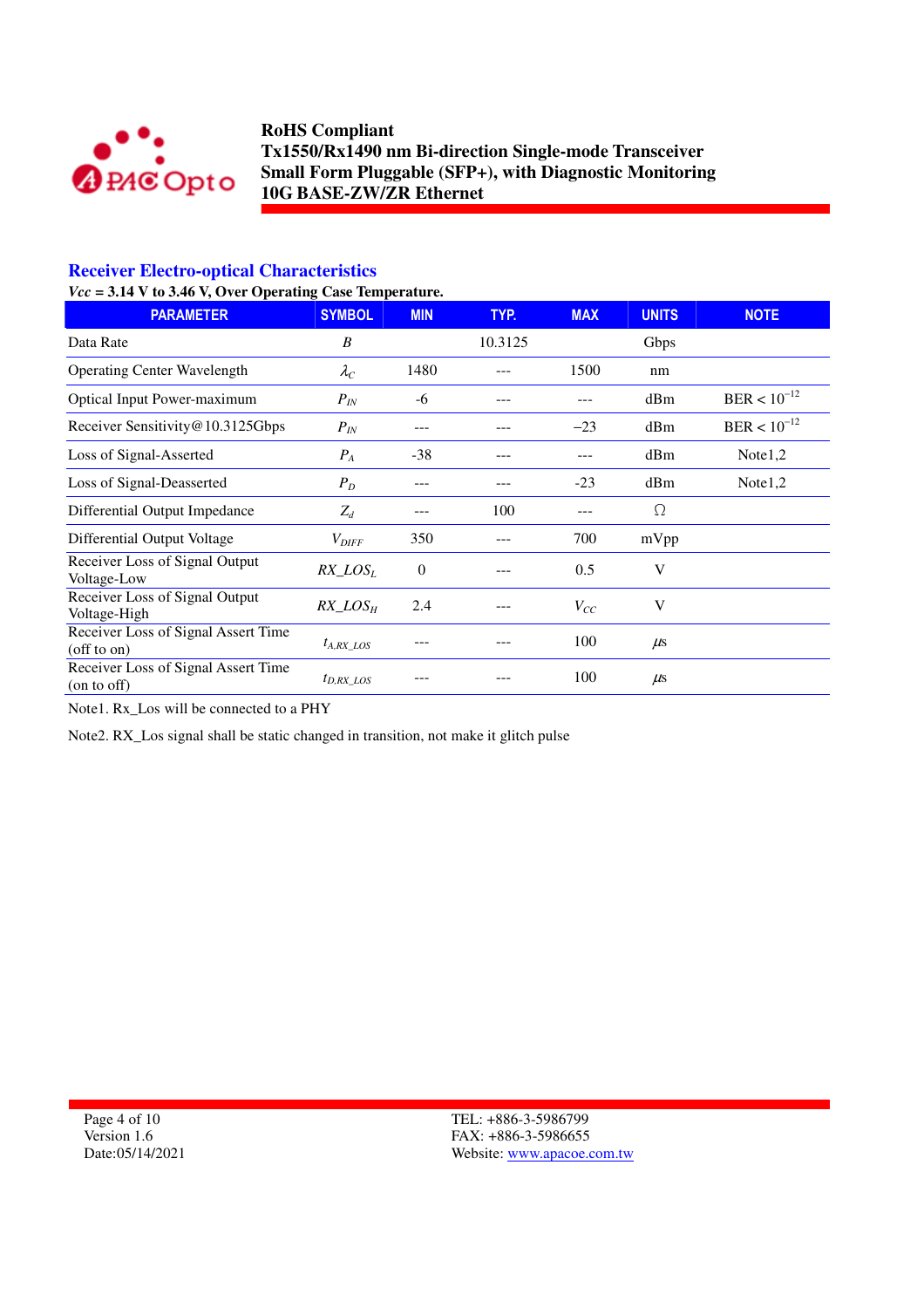

 **Dimensions** 



Page 5 of 10 Version 1.6 Date:05/14/2021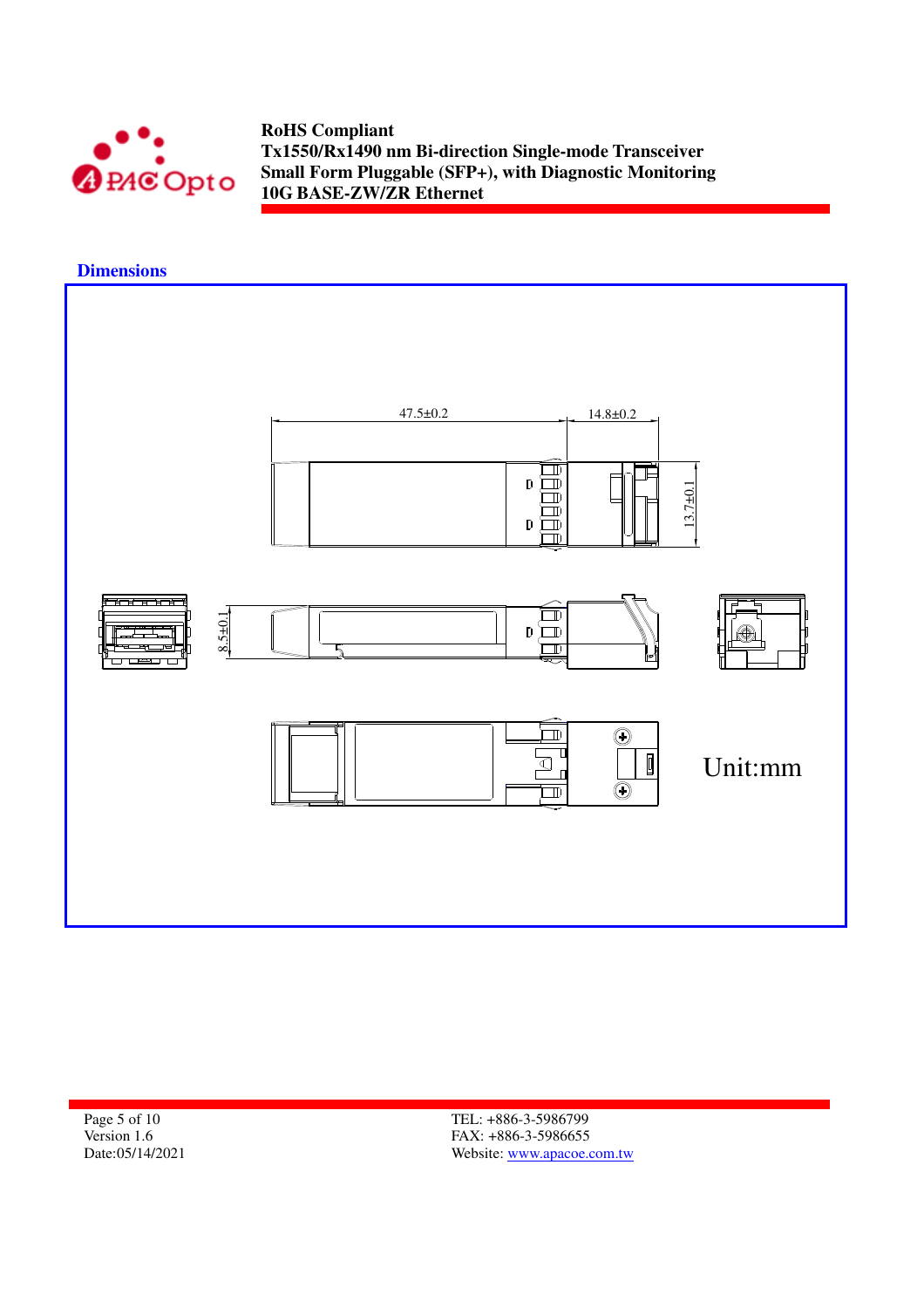

## **SFP host board mechanical layout**



Page 6 of 10 Version 1.6 Date:05/14/2021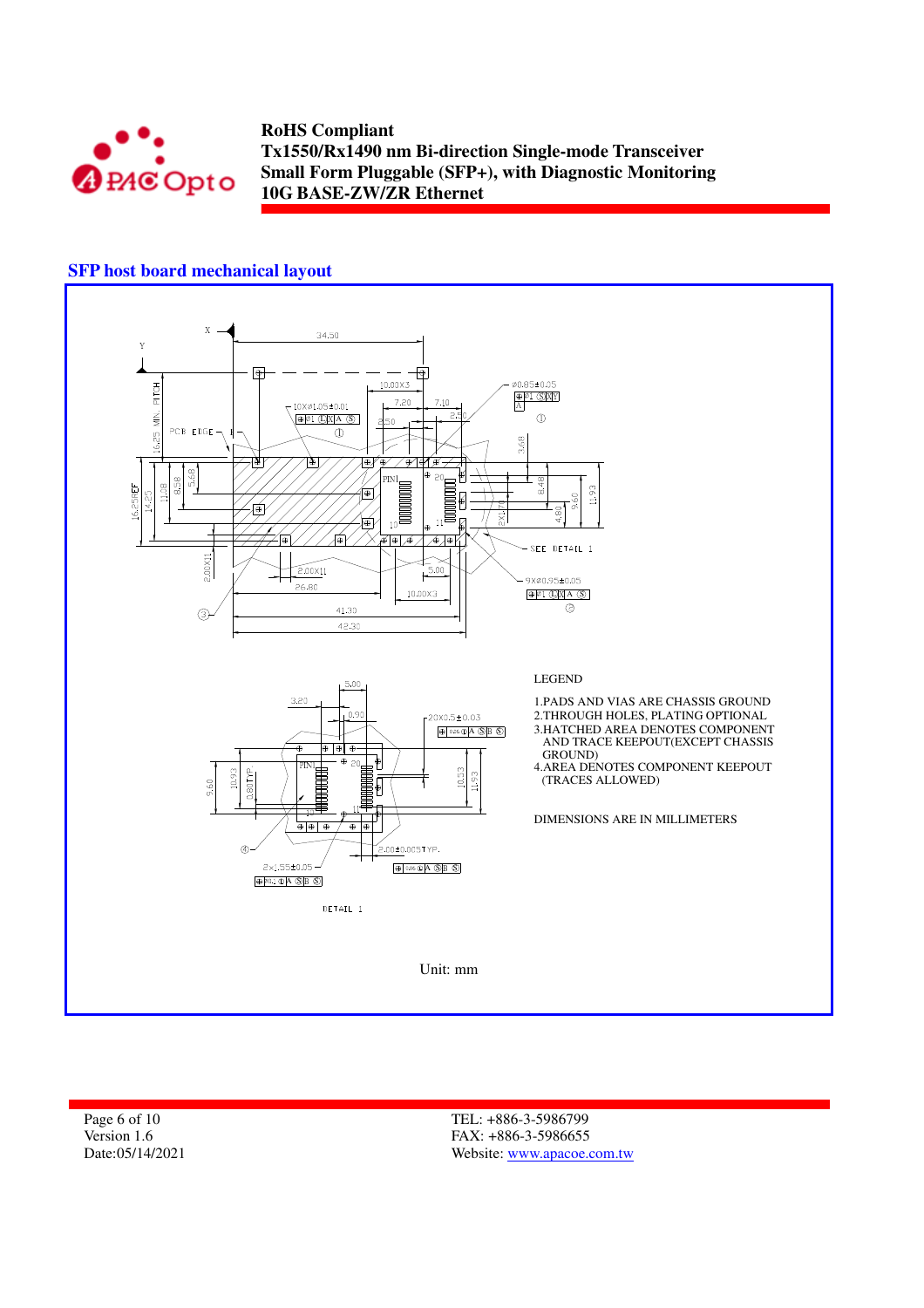

## **Assembly Drawing**



Page 7 of 10 Version 1.6 Date:05/14/2021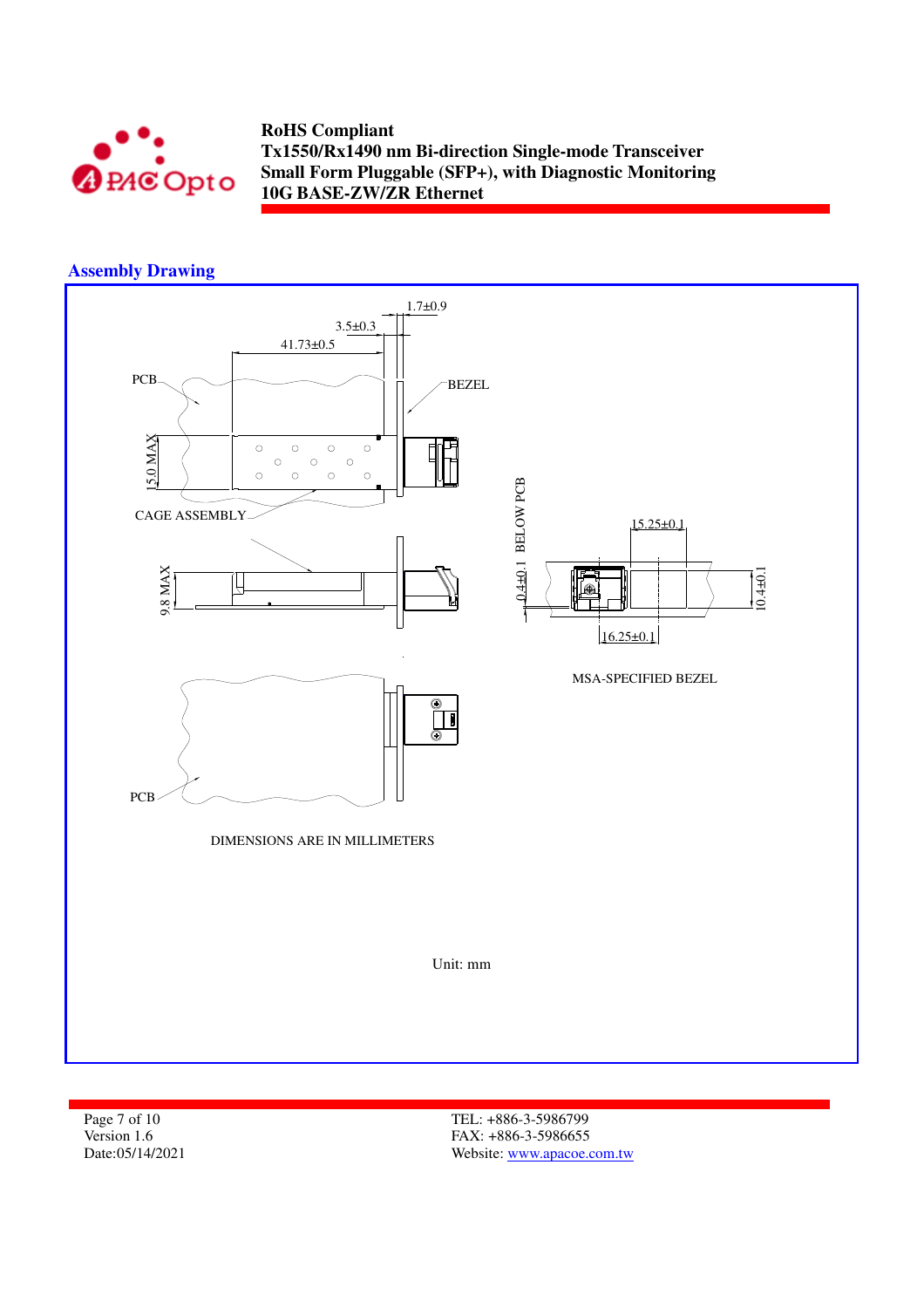



Page 8 of 10 Version 1.6 Date:05/14/2021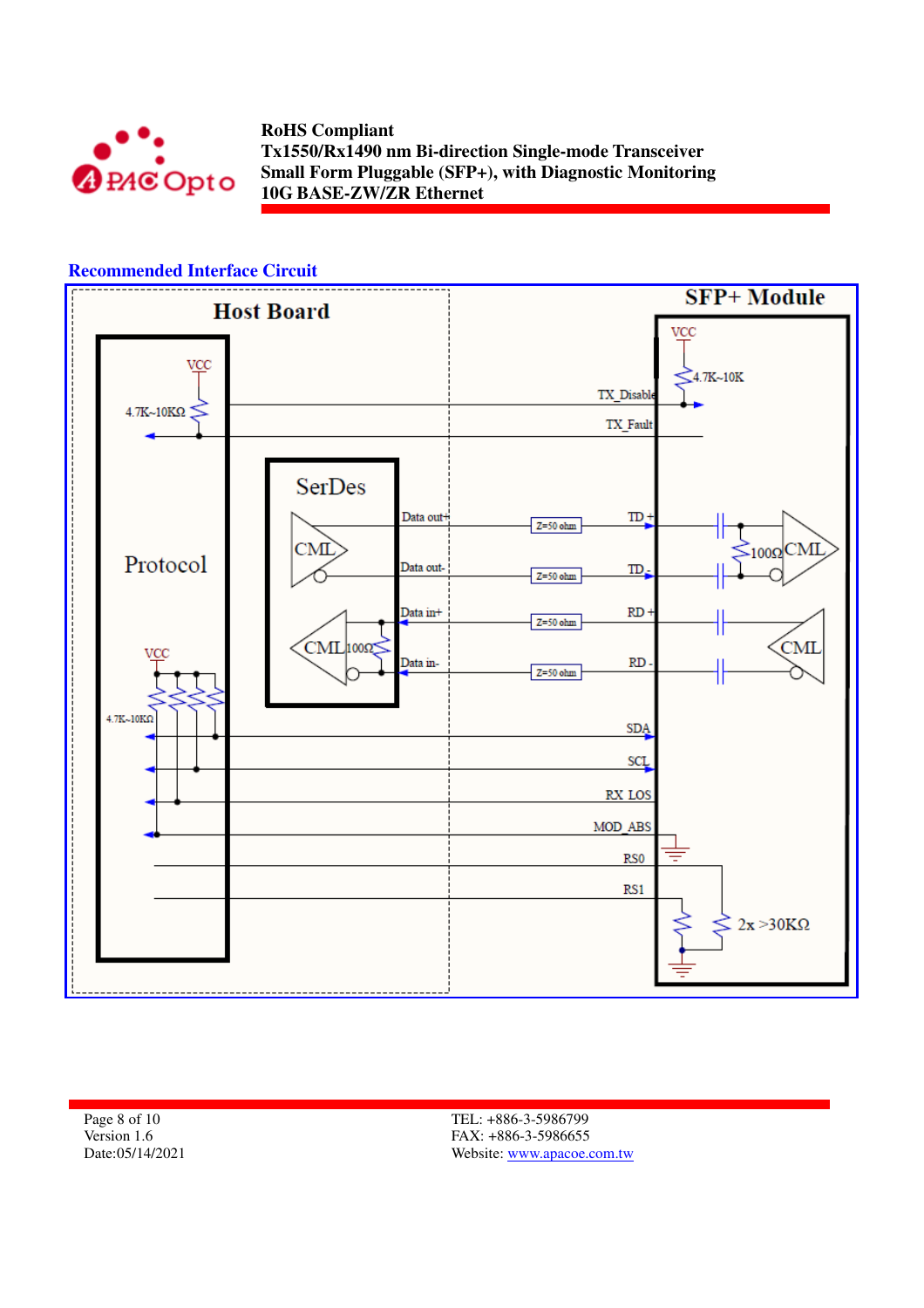

## **Pin Assignment**

Pin-Out



| <b>Pin</b> | <b>Signal Name</b>      | <b>Description</b>                                |
|------------|-------------------------|---------------------------------------------------|
| 1          | $T_{GND}$               | <b>Transmit Ground</b>                            |
| 2          | TX_FAULT                | <b>Transmit Fault</b>                             |
| 3          | TX_DISABLE              | <b>Transmit Disable</b>                           |
| 4          | $MOD_$ DEF (2)          | SDA Serial Data Signal                            |
| 5          | $MOD_$ <i>DEF</i> $(1)$ | <b>SCL Serial Clock Signal</b>                    |
| 6          | $MOD_$ $DEF (0)$        | <b>TTL</b> Low                                    |
| 7          | RSO                     | RX Rate Select, No function implemented           |
| 8          | RX_LOS                  | Receiver Loss of Signal, TTL High, open collector |
| 9          | RS1                     | TX Rate Select, No function implemented           |
| 10         | $R_{GND}$               | Receiver Ground                                   |
| 11         | $R_{GND}$               | Receiver Ground                                   |
| 12         | $RX-$                   | Receive Data out Bar, ac coupled                  |
| 13         | $RX+$                   | Receive Data out, ac coupled                      |
| 14         | $R_{GND}$               | Receiver Ground                                   |
| 15         | $V_{CCR}$               | Receiver Power Supply                             |
| 16         | $V_{CCT}$               | <b>Transmitter Power Supply</b>                   |
| 17         | $T_{GND}$               | <b>Transmitter Ground</b>                         |
| 18         | $TX+$                   | Transmit Data in, ac coupled                      |
| 19         | $TX-$                   | Transmit Data in Bar, ac coupled                  |
| 20         | $T_{GND}$               | <b>Transmitter Ground</b>                         |

Page 9 of 10 Version 1.6 Date:05/14/2021